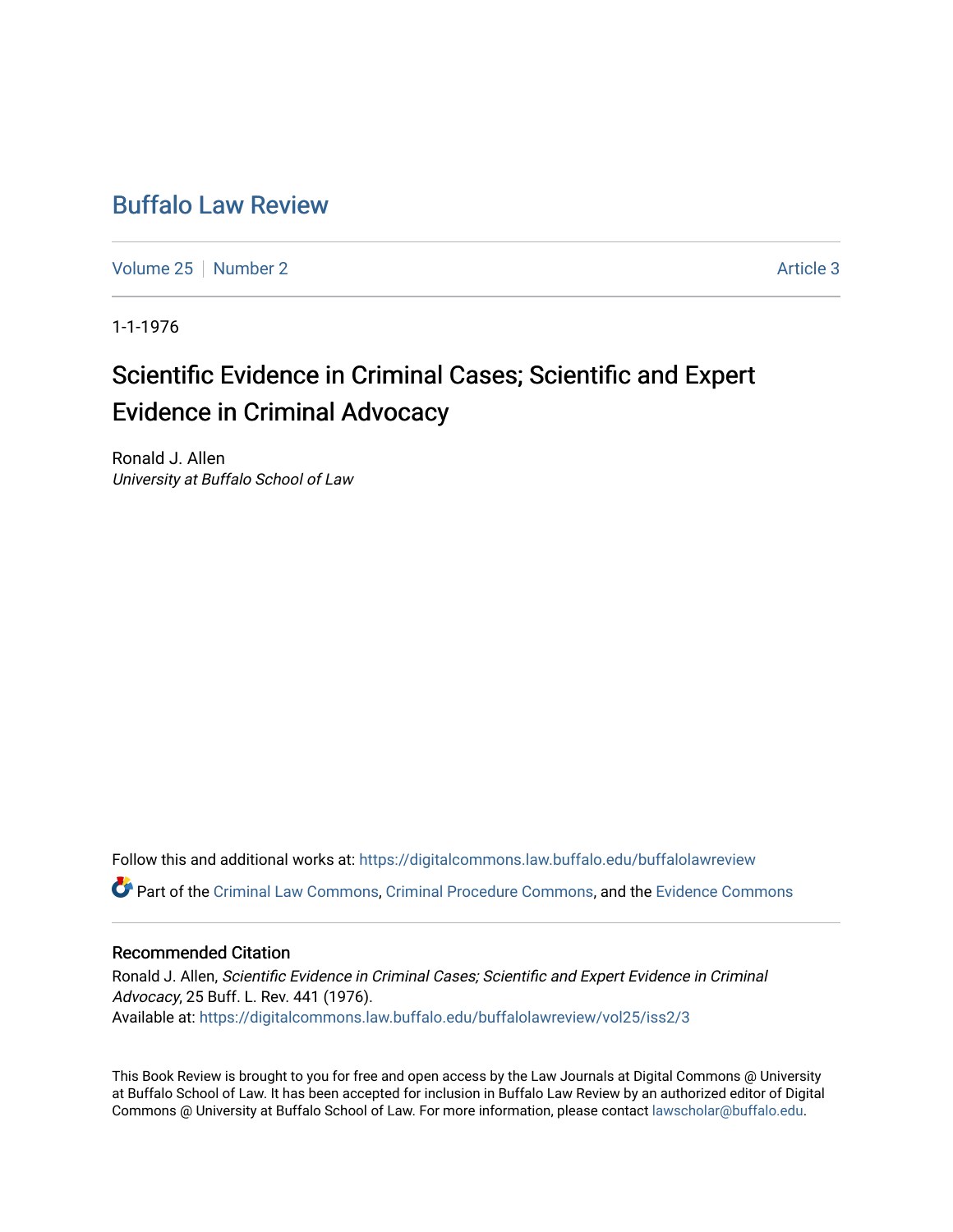### BOOK REVIEW

SCIENTIFIC EVIDENCE IN CRIMINAL CASES. **By ANDRE** A. **MOENS-SENS,"** RAY EDWARD **MOSES, <sup>2</sup>**and FRED **E.** INBAU.A Mineola, New York: The Foundation Press, Inc., 1973, xxxix **+** 604 pages \$15.00.

SCIENTIFIC **AND** EXPERT EVIDENCE **IN** CRIMINAL ADVOCACY. Edited by Juris G. Cederbaums<sup>4</sup> and Selma Arnold.<sup>5</sup> New York: Practising Law Institute 1975, xxiv **+ 537** pages \$25.00.

#### RONALD **J. ALLEN\***

An inevitable by-product of the advancement of knowledge has been the increasing complexity and sophistication of the techniques used in the investigation of criminal cases. **A** would-be Sherlock Holmes no longer must depend solely upon his keen senses and powerful analytical abilities to discover and explicate evidence. Today the criminal investigator can call upon the awesome capacity of the most advanced laboratories in which modem day sorcerers in white coats (also known as chemists and physicists) scurry around performing such arcane rites as electrophoresis, thin layer chromatography, ultraviolet spectrophotometry, and neutron activation and atomic absorption analysis.

Nor have the fields of chemistry and physics been the sole contributors to this expanding knowledge; other disciplines, and criminalists themselves, have advanced understanding in many areas. The result of this burgeoning knowledge has been the creation of a multitude of experts whose special skills, **if** utilized properly, may greatly facilitate criminal investigations and trials. Yet, these skills are often utilized improperly or not utilized at all during investigation or trial. One significant cause of this is the time it takes for knowledge to be transmitted from other disciplines to law; as Justice Thurgood Marshall has said: "[T]here has been an 'incredible lag' between the development of modem scientific methods of investigation and their ap-

<sup>\*</sup>Assistant Professor of Law, Faculty of Law and Jurisprudence, State University of New York at Buffalo; B.S., Marshall University, **1970; J.D.,** University of Michigan, **1973.**

**<sup>1.</sup>** Professor of Law, University of Richmond.

<sup>2.</sup> Associate Professor of Law, South Texas College of Law.

**<sup>3.</sup>** Professor of Law, Northwestern University.

<sup>4.</sup> Member, New York State Bar, associated with the New York County District Attorney's Office.

**<sup>5.</sup>** Member, New York State Bar; Managing Editor, Practising Law Institute.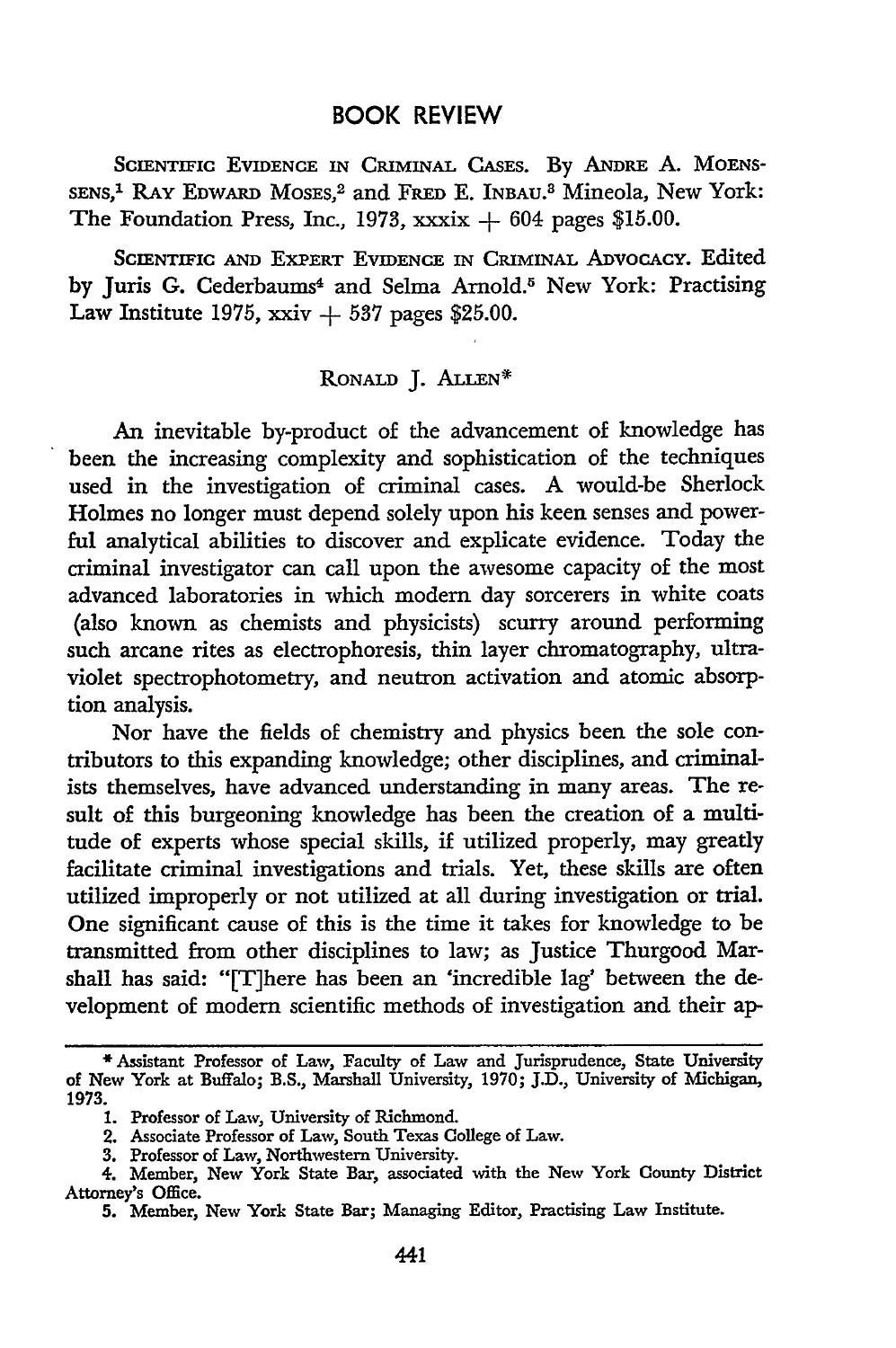plication to criminal cases."<sup>6</sup> The two books under review are attempts to shorten the "lag" between development and implementation of investigatory techniques<sup>7</sup> by making available to the legal profession, in concise, single volume fashion, discussions of the areas of scientific and expert evidence of the most importance to the criminal practitioner.

I.

The authors of *Scientific Evidence in Criminal Cases,* Professors Moenssens, Moses and Inbau, bring a felicitous blend of academe and practice<sup>8</sup> to their task, a blend which the book reflects. It is well conceived and organized, thorough in coverage, and lucid. It will be an important tool for the practitioner and a useful reference for the scholar.

The book begins with two very helpful chapters of particular use to the novice practitioner. The first is a discussion of the use of expert testimony and the expert witness. It covers such areas as admissibility of expert testimony, tests for admissibility of scientific evidence, selection and preparation of the expert, and the expert at trial. The reader is taken from the beginning of the process to the end, with helpful commentary provided to enlighten the journey. This is followed by a discussion of discovery. In light of the potentially

- This chapter is designed to aid the practitioner in the following particulars:
- (1) Advice is offered on the evidentiary predicate necessary to sup-
- port expert testimony on any given subject;
- (2) General sources for obtaining expert assistance in particularized instances are identified;
- (3) Consideration is given to the attorney's role in preparing his expert for trial as well as to the minimal standards of preparation for adverse testimony from an opposition expert; and
- (4) An outline of inquiry on both direct and cross-examination of the expert is posited as a guide for questioning the witness, while separate attention is given to the hypothetical question.

 $\epsilon$  .  $\epsilon$ 

**<sup>6.</sup>** Furman v. Georgia, 408 **U.S.** 238, 368 (1971) (Marshall, **J.,** concurring), There are other explanations of nonutilization-the most obvious, and important, being expense.

<sup>7.</sup> I am using the phrase "investigatory technique" broadly to include any expert assistance or evidence that may come into the criminal case at any point.

<sup>8.</sup> Each is a law professor. *See* notes **1-3** *supra.* In addition, Moenssens is Director of the Institute for Criminal Justice at the University of Richmond; Moses spent three years as a District Attorney (1966-68) and two years as a U.S. Attorney (1969-70); and Inbau has done innumerable things, among them directing the Chicago Police Scientific Crime Detection Lab (1938-41).

<sup>9.</sup> As the authors describe the chapter:

**A. MoENSSENS,** R. MosEs & F. **INBAU,** SCIENTIFIc **EVmENcE IN CRIMINAL** CAsES 2 (1973).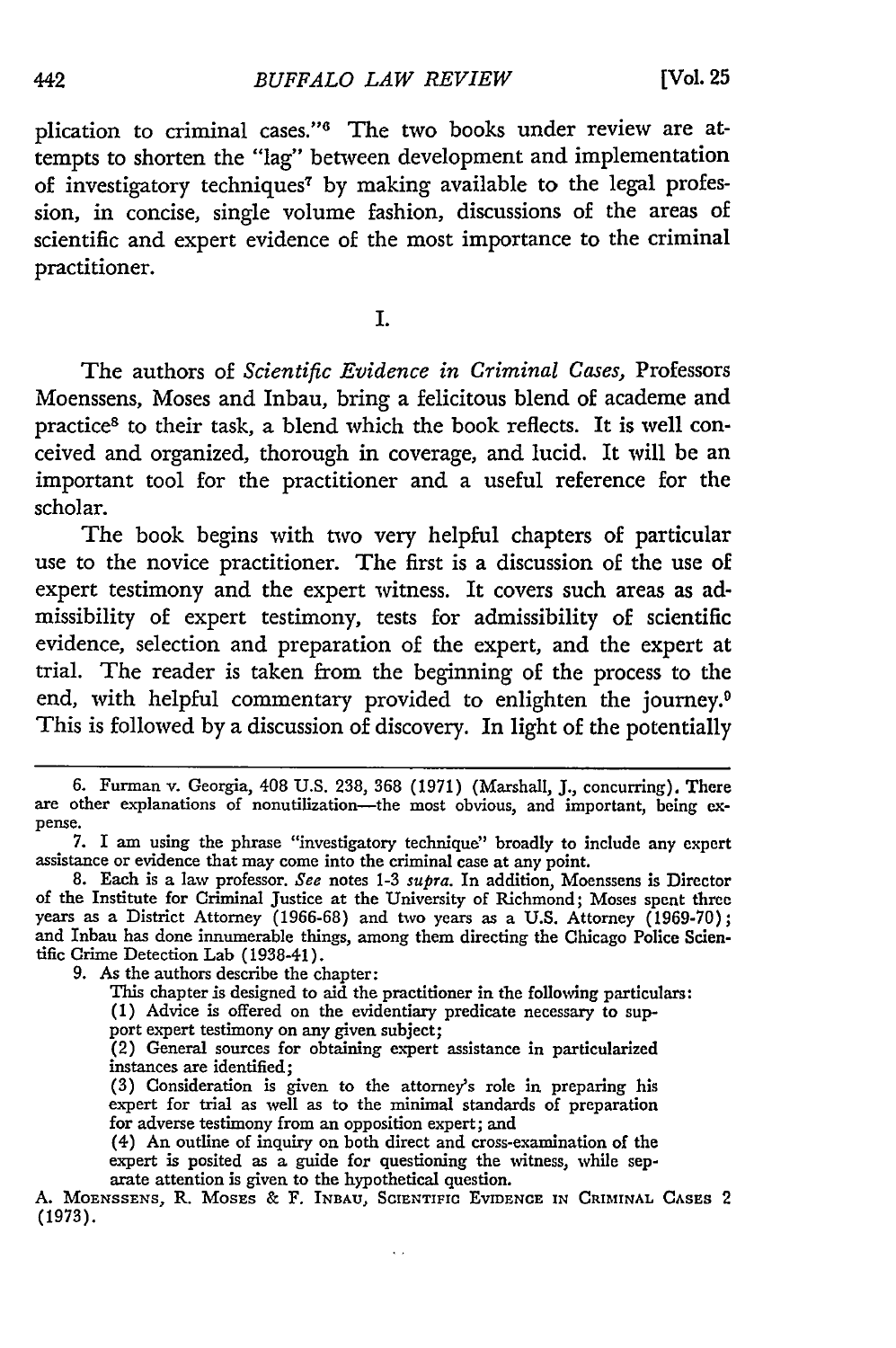prohibitive cost of many of the investigative techniques presently employed, defense counsel's only access to the information supplied by these techniques may be through discovery of the results of tests run by the state. Chapter two sets forth the ways in which that can be accomplished. The possibilities of informal discovery are discussed, followed by a short presentation of constitutional standards. Finally, various statutory and discretionary techniques, which may be available to the practitioner depending upon the law of his jurisdiction, are noted.

The book then turns to specific areas of expertise, and the coverage is admirably thorough. There are chapters dealing with all the major areas where "outside" experts are brought into a criminal case. Psychiatry, psychology, and neurology are addressed, as are pathology, toxicology, chemistry, serology, microanalysis, and neutron activation analysis.<sup>10</sup> The more traditional criminalistics methods are also treated: ballistics, fingerprint identification, questioned documents, detection of speeding, and the polygraph." Finally, there are chapters on two techniques that are being used increasingly-photography, motion pictures and videotape, and spectrographic voice identification. In short, virtually every topic of serious interest to the criminal practitioner in the area of scientific evidence is discussed.

Furthermore, the textual presentation of materials is done clearly, concisely and thoroughly. The individual chapters are lucid, coherent and complete. In addition, the book's "extra features" make it an enormously valuable source for the practitioner. Glossaries of the most frequently employed terms provide explication of the technical jargon generated by each area. Bibliographies, appended to all but three chapters,<sup>12</sup> refer the reader to books, articles and annotations that furnish an in-depth introduction into the various fields. Of further value to the practitioner are the discussions of the admissibility of the various techniques, helpful case discussions that contain references to the law of many jurisdictions, and tips on how to obtain expert witnesses-often a serious problem for defense counsel.<sup>13</sup>

<sup>10.</sup> The last chapter in the book, Chapter 16, could be classified here as well. It covers odontology, the use of visual aids at trial (casts, models, maps and drawings), and public opinion polls.

<sup>11.</sup> There is also a chapter on the little used technique of narcoanalysis, Chapter 15-Narcoanalysis ("Truth Serum") and Hypnosis. 12. Chapter 14-The Polygraph ("Lie-Detector") Technique; Chapter 15-Nar-

coanalysis ("Truth Serum") and Hypnosis; and Chapter 16-Miscellaneous Techniques. 13. For example, addresses of various organizations that specialize in forensic

sciences are provided.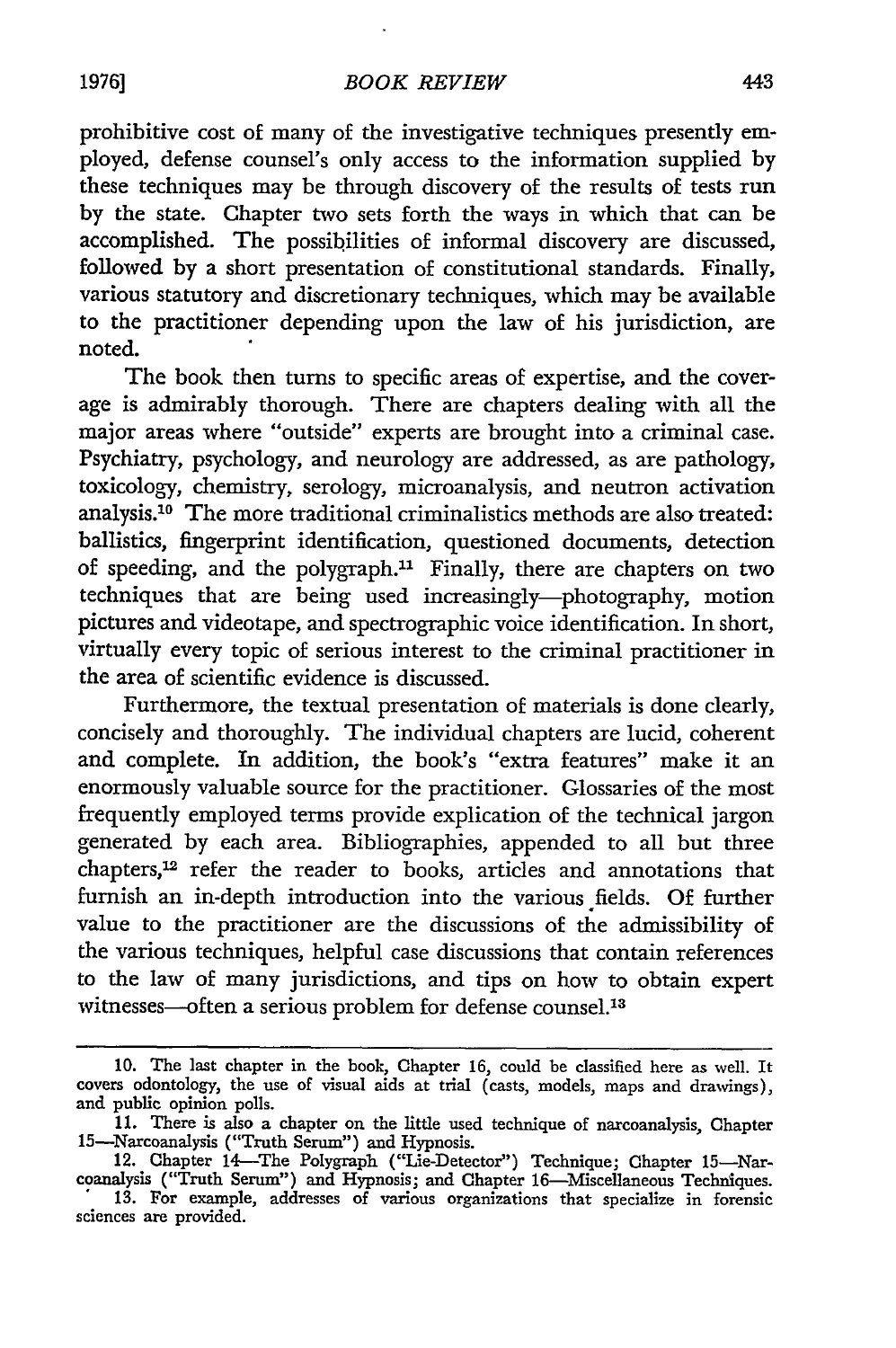There are, of course, criticisms that can be made of *Scientific Evidence in Criminal Cases.* Some of the discussions of law are little more than case citations. The authors are also guilty of occasionally "tooting their own horns." For example, Professor Inbau has long been a proponent of the admissibility of polygraph evidence and is a  $co$ -author of one of the leading works on polygraphs,<sup>14</sup> which is properly cited in the polygraph chapter. However, notwithstanding the voluminous literature on polygraphs, much of it critical of the technique and against admissibility of the results in evidence, $16$  there are no citations to any other sources, except another book co-authored by Inbau,<sup>16</sup> and the chapter is the only one of importance without a bibliography.

These criticisms amount to little more than nit-picking, however. The book is very well done and of much use to the practitioner. Moreover, as suggested by the authors, $17$  legal educators will find it valuable as well, not only as a reference but as a text in courses or seminars on scientific evidence or investigatory techniques. The presentation of the basic techniques is helpful, but even more helpful are the references that guide the student to an in-depth treatment of a selected topic.<sup>18</sup> In short, whether the desideratum is aid in preparing and trying a case involving a question of scientific evidence, the advancement of students' knowledge, or the advancement of one's own knowledge, *Scientific Evidence in Criminal Cases* will make a valuable contribution.

#### **II.**

Unlike the Moenssens, Moses and Inbau book, *Scientific and Expert Evidence in Criminal Advocacy* is disappointing. There are

<sup>14.</sup> J. REID & F. INBAU, TRUTH AND DECEPTION: THE POLYGRAPH ("LIE-DETEG-**TOR") TECHNIQUE (1966).**

**<sup>15.</sup>** *See, e.g.,* Hermann, *Privacy, the Prospective Employee, and Employment Testing: The Need to Restrict Polygraph and Personality Testing, 47 WASH. L. REV. 73* **(1971);** Skolnick, *Scientific Theory and Scientific Evidence: An Analysis of Lie-Detection,* 70 YALE L.J. 694 (1961). For a recent argument in favor of admissibility of polygraph evidence, see Tarlow, *Admissibility of Polygraph Evidence in 1975: An Aid in Determining Credibility in a Perjury-Plagued System,* 26 **HASTINGS** L.J. **917** (1975). *See also* **LEGAL ADmiSSmmITY** OF **THE POLYGRAPH (N.** Ansley ed. 1975).

**<sup>16.</sup>** F. **INBAu, A. MOENSSENS** & **VITULLO, SCIENTIFIC POLICE INVESTIGATION** (1972).

**<sup>17.</sup> A. MOENSSENS, P, MOSES** & F. **INBAU,** *supra* note 9, at iv.

<sup>18.</sup> I have used the book in a seminar entitled Police Investigatory Techniques and have been very pleased with it.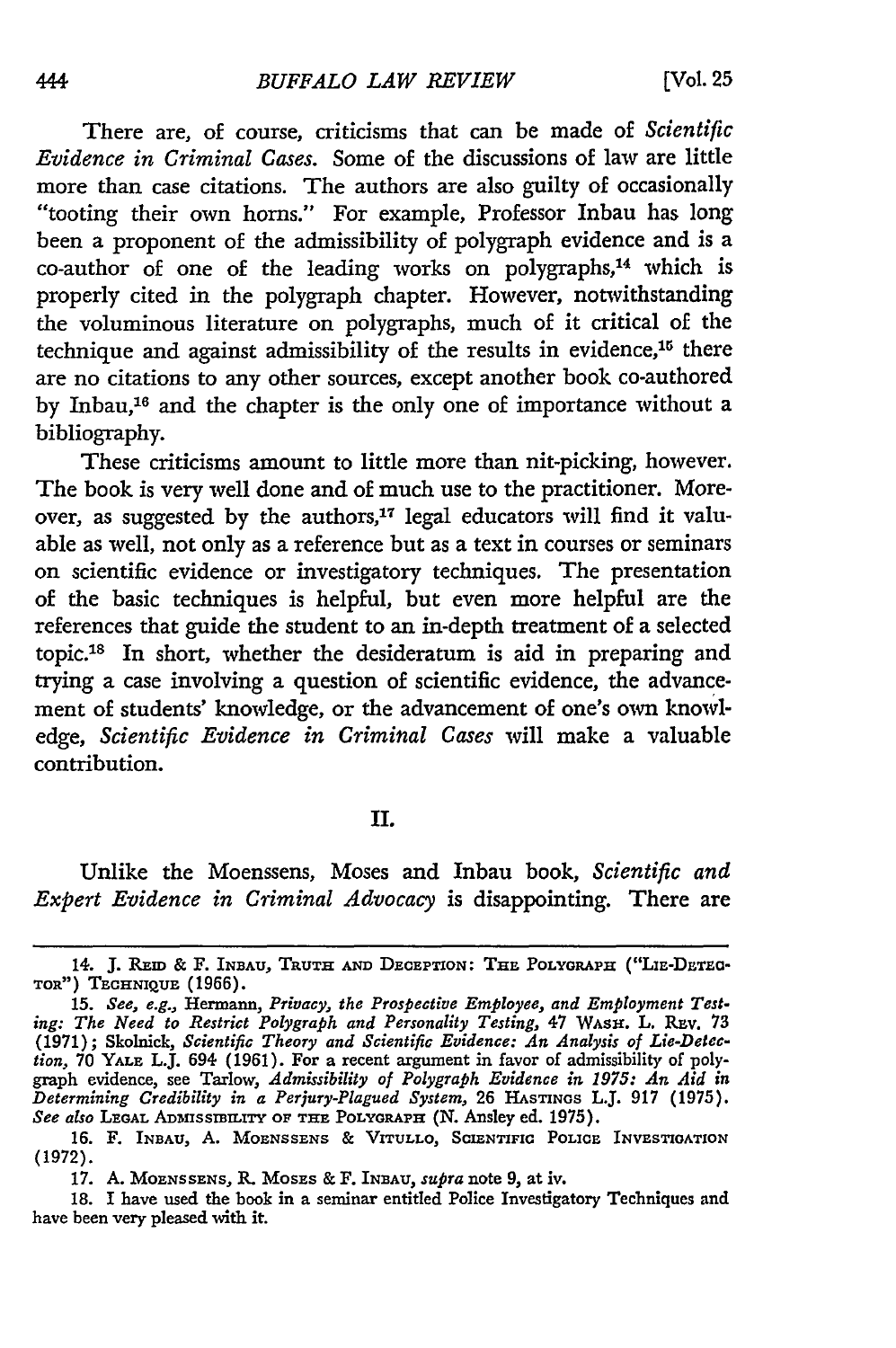serious gaps in its coverage, and many of the pieces included<sup>19</sup> are of inferior quality.

The two introductory chapters on the use of scientific evidence in criminal cases20 are followed **by** chapters on the use of experts from disciplines other than criminalistics. Pathology,<sup>21</sup> psychiatry,<sup>22</sup> neutron activation analysis,<sup>23</sup> and drug identification<sup>24</sup> are each discussed. In addition, a few of the more common criminalistic methods are presented—ballistics, $25$  polygraphs, $26$  and the breathalyzer. $27$  Also included are chapters on voice identification,<sup>28</sup> and three rather curious selections: one chapter on electronic surveillance<sup>29</sup> and two chapters dealing with tax fraud.<sup>30</sup>

The rationale that guided the selection of topics for inclusion is difficult to ascertain. The editors state that **"[i]n** this volume, PLI81 has gathered technical and scientific articles on subjects most frequently needed **by** criminal attorneys."3 2 Yet, of the three "technical and scientific" areas with which the criminal practitioner is most likely to come into frequent contact-fingerprint identification, questioned documents, and psychiatric evidence-a discussion of only one, psychiatric evidence, is included.<sup>33</sup> These omissions are all the more striking be-

21. Devlin, *The Autopsy in Criminal Cases,* and Wecht, *Forensic Pathology for Trial Lawyers,* in Cederbaums & Arnold 33, **83.**

22. Schwartz, *The Proper Use of a Psychiatric Expert,* and Malmquist, *The Complete Psychiatric Evaluation for Legal Purposes,* in Cederbaums & Arnold **97,** 131.

23. Krishnan, *Detection of Gunshot Residue on the Hands by Neutron Activation and Atomic Absorption Analysis,* and *Merits and Demerits of Forensic Activation Analysis When Compared to other Trace Analysis Methods,* in Cederbaums & Arnold 185, 199.

24. Stein, Laessig & Indriksons, *An Evaluation of Drug Testing Procedures Used by Forensic Laboratories and the Qualifications of Their Analysts,* in Cederbaums & Arnold 331.

25. Cederbaums, *The Ballistics Investigator,* in Cederbaums & Arnold 169.

26. Laurendi, *Polygraph Testimony,* in Cederbaums & Arnold 211.

27. Belotti, *The Preparation and Trial of a Drunken Driving Case Involving a Breathalyzer,* in Cederbaums & Arnold 419. 28. Tosi, *Voice Identification,* and Thomas, *Voiceprint-Myth or Miracle,* in Ceder-

baums & Arnold 241, 273.

29. Cederbaums, *Wiretapping and Electronic Surveillance,* in Cederbaunms & Arnold 443.

30. Fink, *Accounting Testimony in Tax Frauds-An Overview,* and Crawley & Manning, *Cross-Examination of Government's Technical Tax Expert,* in Cederbaums & Arnold 471, 487.

**31.** PLI is an acronym for Practising Law Institute, the publisher of the **book.**

32. Cederbaums & Arnold v. 33. There is a fourth area with which the practitioner is highly likely to come into

**<sup>19.</sup>** Each chapter in this book is individually authored. *See* notes 20-30 *infra.* Some of the chapters are reprints of articles.

<sup>20.</sup> George, *Use and Misuse of Scientific Evidence,* and Reed, *Practical Pitfalls in Handling Scientific Evidence,* in **SCIENTIFIC AND EXPERT EVIDENCE IN CRIMINAL AD**voCAcy 1, 17 (J. Cederbaums & S. Arnold, eds. 1975) [hereinafter cited as Cederbaums & Arnold].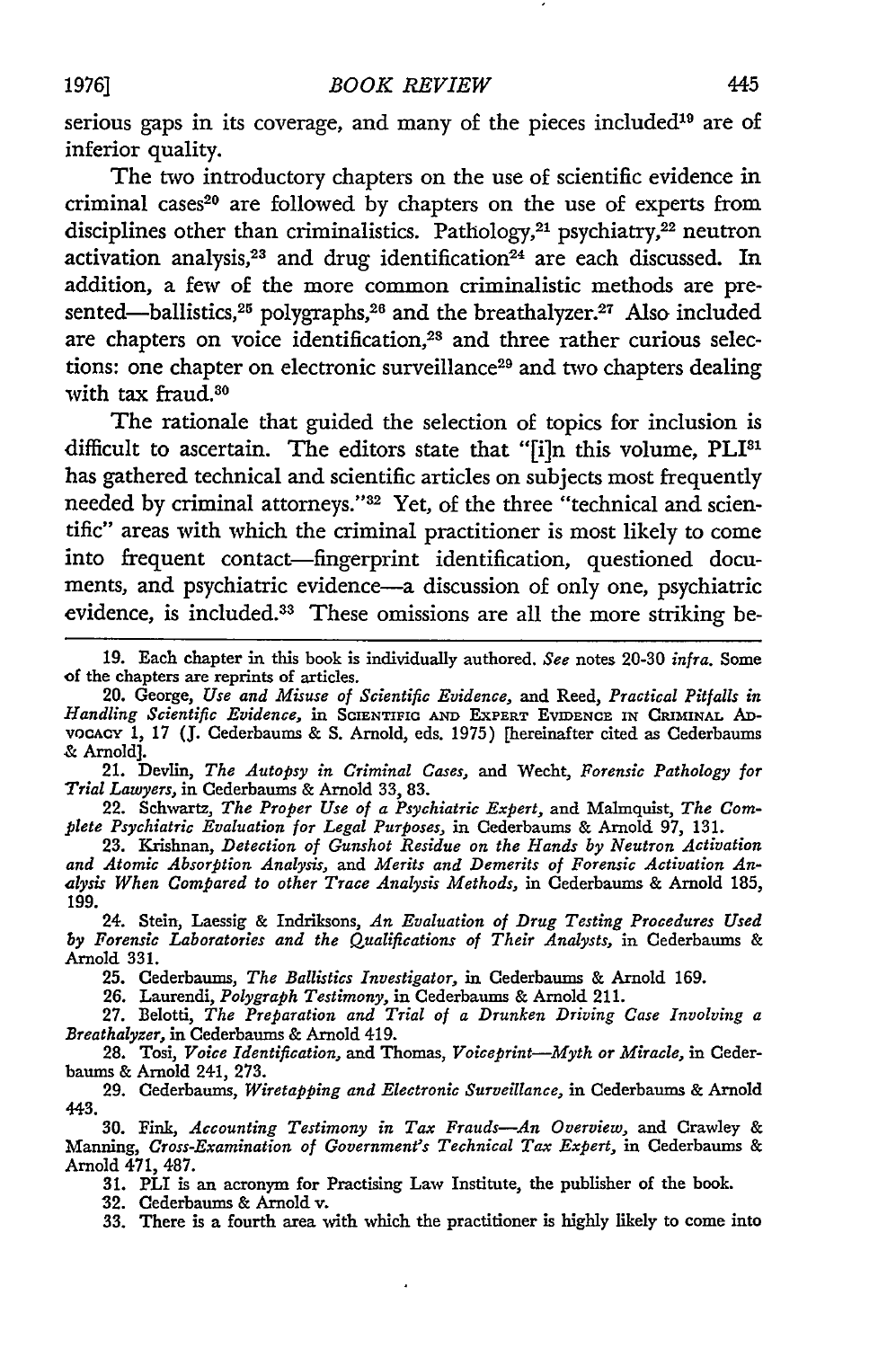cause of inclusion of the chapters on electronic surveillance and tax fraud. The electronic surveillance chapter has nothing to do with expert or scientific evidence. Instead, the chapter is intended, as the author says, to "review both the legislative and judicial attitudes toward electronic surveillance."34 Although such a discussion may be of the utmost importance in another setting, its inclusion in a book purportedly dealing with expert and scientific evidence is difficult to comprehend, especially in light of the gaps in this work.<sup>35</sup>

The inclusion of the tax fraud chapters is curious for a different reason. Here the issue is not whether expert testimony is involved, for it dearly is in the form of the tax expert (usually an accountant); rather, the issue is the inclusion of this material in a book that appears to be directed to the general criminal practitioner. Most attorneys engaged in tax fraud litigation are highly specialized practitioners. A person with a tax fraud problem rarely goes to a general criminal practitioner; he goes to a tax firm or specialist. At any rate, the criminal practitioner to whom this book is directed is not likely to be handling tax fraud problems. Thus, these chapters will **be** of little value to a large segment of the book's audience.

frequent contact-the use of the breathalyzer-and this topic is included. However, the breathalyzer has generally reached a level of acceptance where the only issue is whether the test was properly administered. The proponent of the evidence no longer must have an expert familiar with the scientific principles of the machine testify; only the operator must be called. Thus, breathalyzers are quickly moving out of the realm of scientific evidence in the sense that no scientific evidence must be presented as a predicate to the admissibility of the test's results. See, e.g., N.Y. **VEHr. &** TRAF. **LAW** § 1195 (Mc-Kinney Supp. 1975); People v. Donaldson, 36 App. Div. 2d 37, 40, 319 N.Y.S.2d 172, 176 (4th Dep't 1971). ("[W]e think the time has come when we may recognize the general reliability of the Breathalyzer **.** . . and that it is not necessary to require expert testimony as to the nature, function or scientific principles underlying it.")

I have not included polygraphs in this group because until recently polygraph evidence has generally been excluded at trial, and thus the polygraph has been limited to an investigative tool. Courts are beginning to admit polygraph results pursuant to stipulation, and in other limited circumstances, however, and this fact might signal a general trend in favor of a relaxation of the restriction on the use of this evidence. *See, e.g.,* United States v. Ridling, 350 F. Supp. 90 (E.D. Mich. 1972); United States v. Zeiger, 350 F. Supp. 685 (D.D.C.), *rev'd per curiam,* 475 F.2d 1280 (D.C. Cir. 1972); State v. Bush, 109 Ariz. 487, 512 P.2d 1221 (1973); Commonwealth v. A. Juvenile, 313 N.E.2d 120 (Mass. 1974).

I realize that the problems facing practitioners vary greatly and that the topics covered may satisfy some attorney's needs very well. Nonetheless, the absence of any discussion of fingerprints and questioned documents in a book that attempts to generally cover the area of "scientific and expert evidence" dooms the attempt to failure. Morecover the area of <sup>ti</sup>scientific and expert evidence" dooms the attempt to failure. More-<br>over, those are not the only topics absent that one might expect to find present. There<br>are no discussions of toxicology, serology o the increasingly important field of psychology.

34. Cederbaums & Arnold 444.

35. Unfortunately, the explanation may be that the chapter's author is Juris G. Cederbaums, one of the book's editors.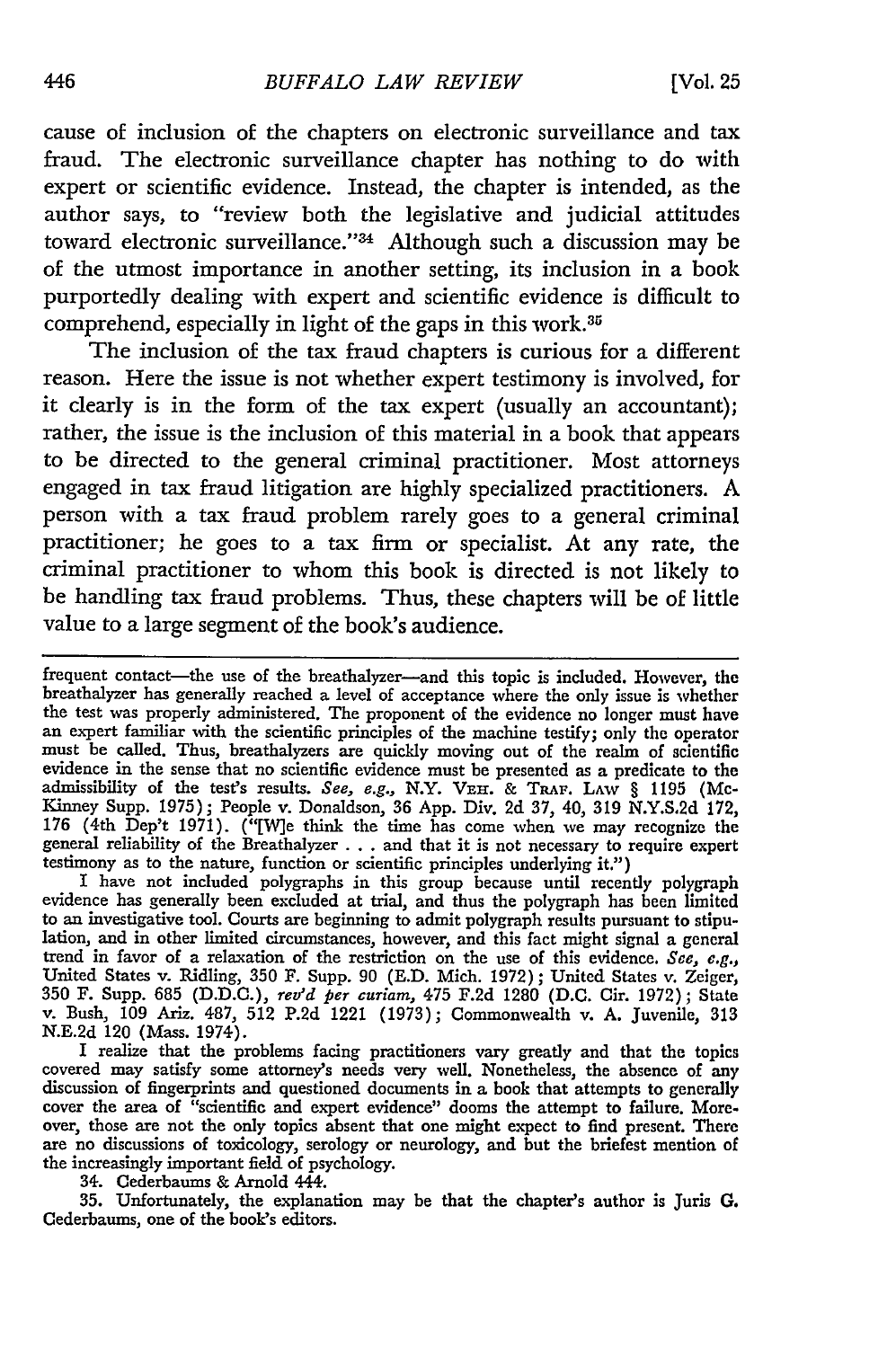**A** more serious problem than the poor judgment that was exercised in the selection of topics is the quality of many of the individual chapters. The first chapter typifies much of what follows. Apparently, this chapter was meant to set the stage for the subsequent discussions of particular areas of scientific evidence by giving the reader background material into the problems scientific evidence engenders,<sup>36</sup> but it fails even to begin to achieve that goal. This is largely due to the fact that the article is not only practically devoid of substance<sup>37</sup> but seemingly confused at points as well. As an example of the latter, consider the jumbling of the very different ideas of reliability, validity and quantification that the following paragraph evinces:

Few things in life operate with 100 percent reliability, and that is likely to apply to the area of scientific evidence. In certain fields, courts have been willing to accept scientific evidence without any statistical basis of probability whatever. A primary illustration is psychiatric evidence, which cannot really be quantified.<sup>38</sup>

Reliability usually refers simply to consistency of results, and that is very different from validity (to which I assume the second sentence in the quoted passage is referring) which involves the truthfulness (accuracy) of the results.39 Neither is directly related to whether psychiatric evidence can be quantified (which it can, in many different ways: number of psychiatrists testifying, their qualifications, whom they testify for on what issues, etc.) .40

Moreover, many of the substantive chapters that follow are no better. For example, the chapter on polygraphs that, in conjunction with the other chapters, is supposed to provide a "compact and complete manual for the practitioner"41 intended to "stimulate original

38. Cederbaums & Arnold 8.

39. Ennis & Litwack, *Psychiatry and the Presumption of Expertise: Flipping Coins in the Courtroom,* 62 CALIF. L. RIv. 693, 697-98 (1974).

<sup>36.</sup> Cederbaums & Arnold v.

**<sup>37.</sup>** I realize that the statement in the text is conclusory. The conclusory nature is necessitated by the difficulty of proving a negative-in this case the lack of substance This could only be done by a detailed discussion of the chapter, which I decline to do If the reader wishes to obtain an understanding of the basis of my conclusion, I suggest the following discussions be compared: *Compare* Cederbaums & Arnold 5-8 *with A.* MOENSSENS, R. MOSES & F. **INBAU,** *supra* note 9, at 2-6; and *compare* Cederbaums & Arnold 13-16 *with* A. MOENSSENS, R. MosEs & F. INBAU, *supra* note 9, at 8-27.

<sup>40.</sup> This may appear to be little more than a semantic quibble, but I think there is more to it than that. The book is explicitly designed to explain scientific and technical areas to lawyers, and in the very first chapter fairly basic concepts are bungled. Such carelessness is, I think, particularly regrettable in a book of this sort.

<sup>41.</sup> Cederbaums & Arnold v.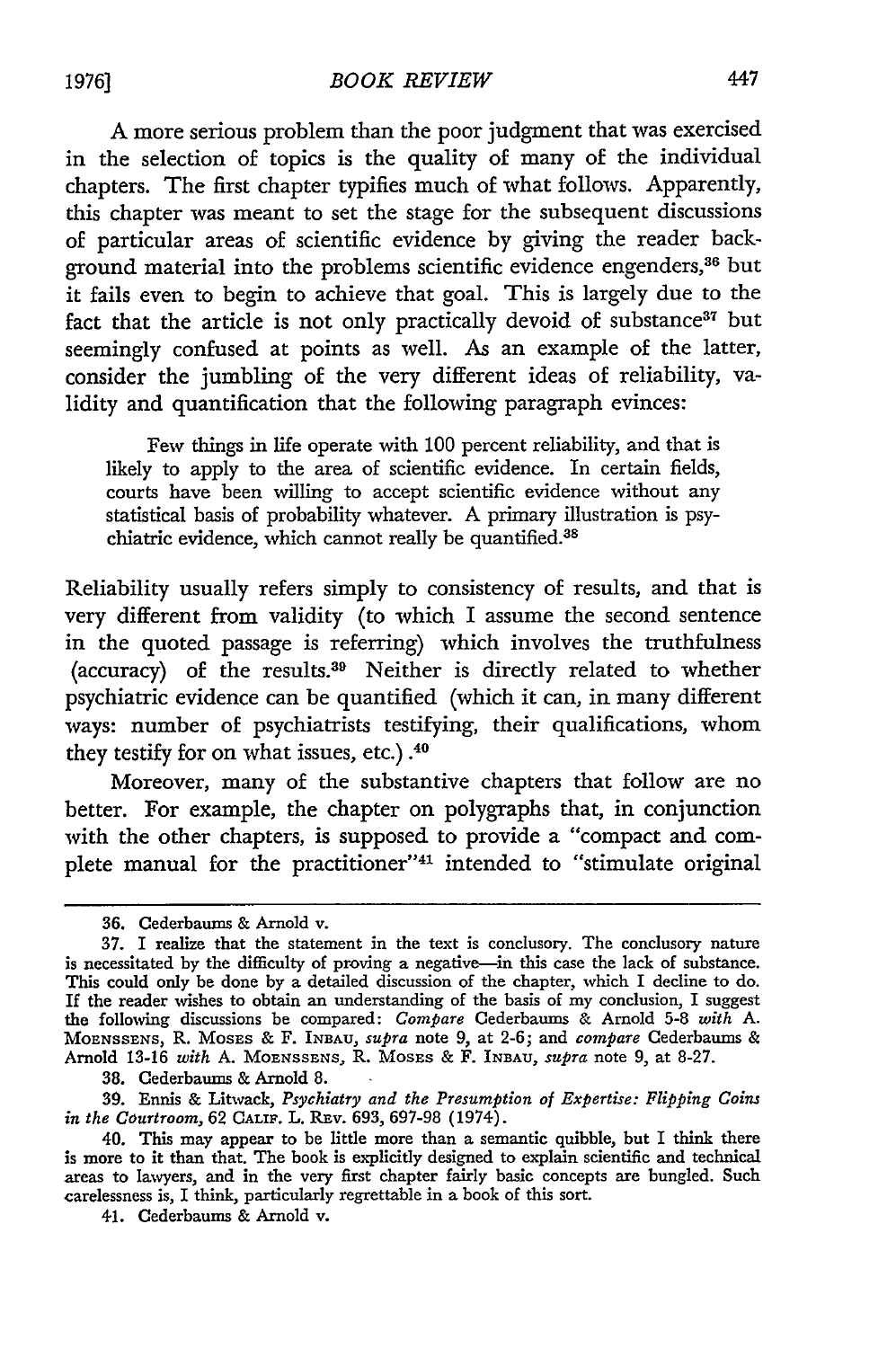thought,"<sup>42</sup> is nothing more than a transcript of a polygraph expert being examined in court. How this is supposed to function as a manual or to stimulate thought quite honestly escapes me. Had the transcript been of a full-blown evidentiary hearing where the admissibility of polygraph evidence was at issue and a multitude of experts testified on various aspects of the polygraph, then this format might have been useful in presenting the operation of the polygraph and the problems that it and the admissibility of its results present. But the transcript used is simply of a rather uninteresting examination of a single polygraph operator who, although he is surely a competent operator, does not appear to be particularly well versed in the technical aspects of his art.43 Perhaps more disturbing than the contents of this chapter, though, is what the chapter indicates about the standards of the book. **A** book of this sort, it seems to me, proceeds upon a presumption of expertise, and the reader is entitled to expect that the requisite knowledge and skills have been tapped and utilized in its formation. Yet, this standard is frequently not met by *Scientific and Expert Evidence in Criminal Advocacy.44*

42. *Id.* at vii. 43. For example, at one point the operator is asked what the galvanic skin rcsponse is, and he responds:

GSR is the galvanic skin response, which is a phenomenon whereby if an infinitesimal amount of electricity is dispatched through the fingers . . . and that person is more or less zeroed in on a sensitivity meter on the polygraph, which may or may not have something to do with the skin conductivity or resistance. All it does is indicate that something happens when electricity is sent into the fingers of the body. What it is, is still a phenomenon.

*Id.* at 221-22. What it is, is the electrodermal response, which in all likelihood varies according to the activity of the sweat pores in the hand, although there are other possible explanations. J. *Ram* **&** F. INDAU, *supra* note 14, at 219-25.

This chapter also reflects another troublesome point. The editors apparently exercised their editing prerogative sparingly-much too sparingly, in fact. Consider the following portion of the transcript that concludes a section entitled EKG ADMISSIBLE:

*Q.* [Y]ou know that as a defense lawyer, I investigate cases fairly thoroughly. A. Yes sir.

Q. That as one associated with the field of polygraphy, I would give an examiner a pretty good briefing before I would ask him to run a test? A. Yes.

Q. And you also know that the examiner most called upon across the country is Mr. H.?

A. I do not know that.

Q. Do you know Mr. H.?

A. I met Mr. H. at the last symposium in Chicago this year.

Q. You do not know his reputation among policemen?

**A.** No.

Cederbaums & Arnold 236.

44. Perhaps the most shocking example of this is the chapter on ballistics (Chapter 7), authored by one of the editors, Juris G. Cederbaums. The substantiation of every point made in the article is contained in the one and only footnote, which reads: "Article based on materials made available to editor by ballistics experts." *Id.* at 169.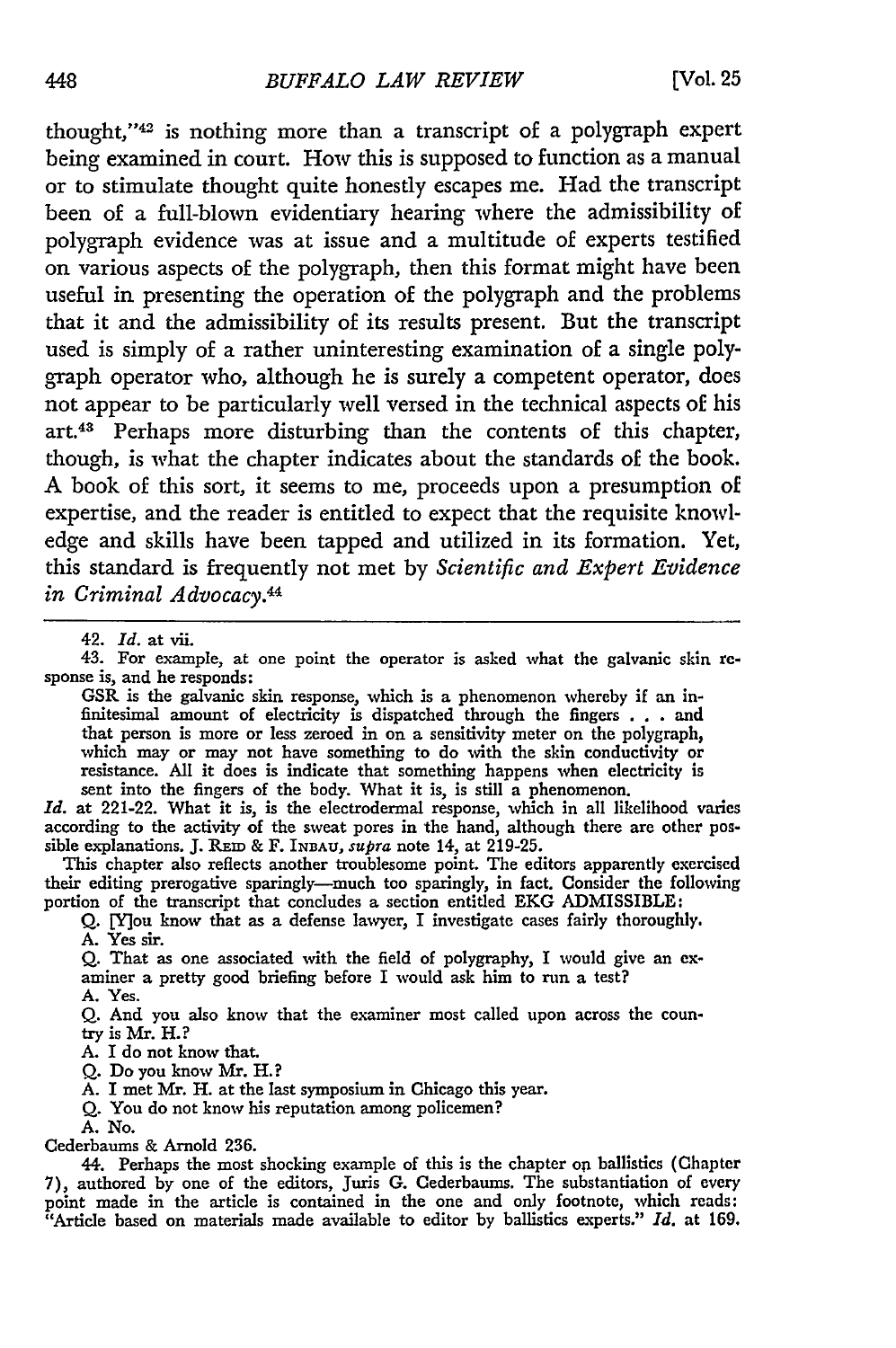An occasional chapter is not afflicted with this problem, but some of these suffer from a defect just as serious: they are written by experts for other experts in the various disciplines, and are thus largely incomprehensible to the non-expert to whom this book is directed.<sup>45</sup> There is one notable exception to both of the above criticisms, however, and that is the chapter on drug testing procedures,<sup>46</sup> which is reprinted from the Wisconsin Law Review.<sup>47</sup> This article is a clear presentation of many of the testing procedures used in identifying drugs. It is well done and better, in fact, than its counterpart in Moenssens, Moses and Inbau's work.

Finally, all of the "extras" that make the work by Moenssens, Moses and Inbau so valuable are virtually absent here. There are no bibliographies<sup>48</sup> or glossaries, and only occasionally are there helpful references. In short, the book is not very well done. It is deficient in coverage and content, and will be of very little use to either the practitioner or the scholar.

<sup>45.</sup> For example, consider the following description of neutron activation analysis: The activation is generally done at a thermal neutron flux of approximately  $10^{13}$ n cm<sup>-2</sup>  $\cdot$  sec<sup>-1</sup>. The counting is done using a  $3'' \times 3''$  NaI (TI) crystal or a **35 cm3** lithium drifted germanium detector connected respectively to a 400 channel or 4096 channel pulseheight analyzer.

*Id.* at 200.

<sup>46.</sup> Chapter 13.

<sup>47. 1973</sup> Wis. L. REv. 727.

<sup>48.</sup> There are three appendices: Appendix **A:** Texts, References and Journals Submited to Dodge Library to Support Proposed M.S. on Forensic Chemistry Program at Northeastern University; Appendix B: Voiceprint Appellate Cases; Appendix **C:** Emerging Constitutional Issues in Law and Psychiatry-an Outline.